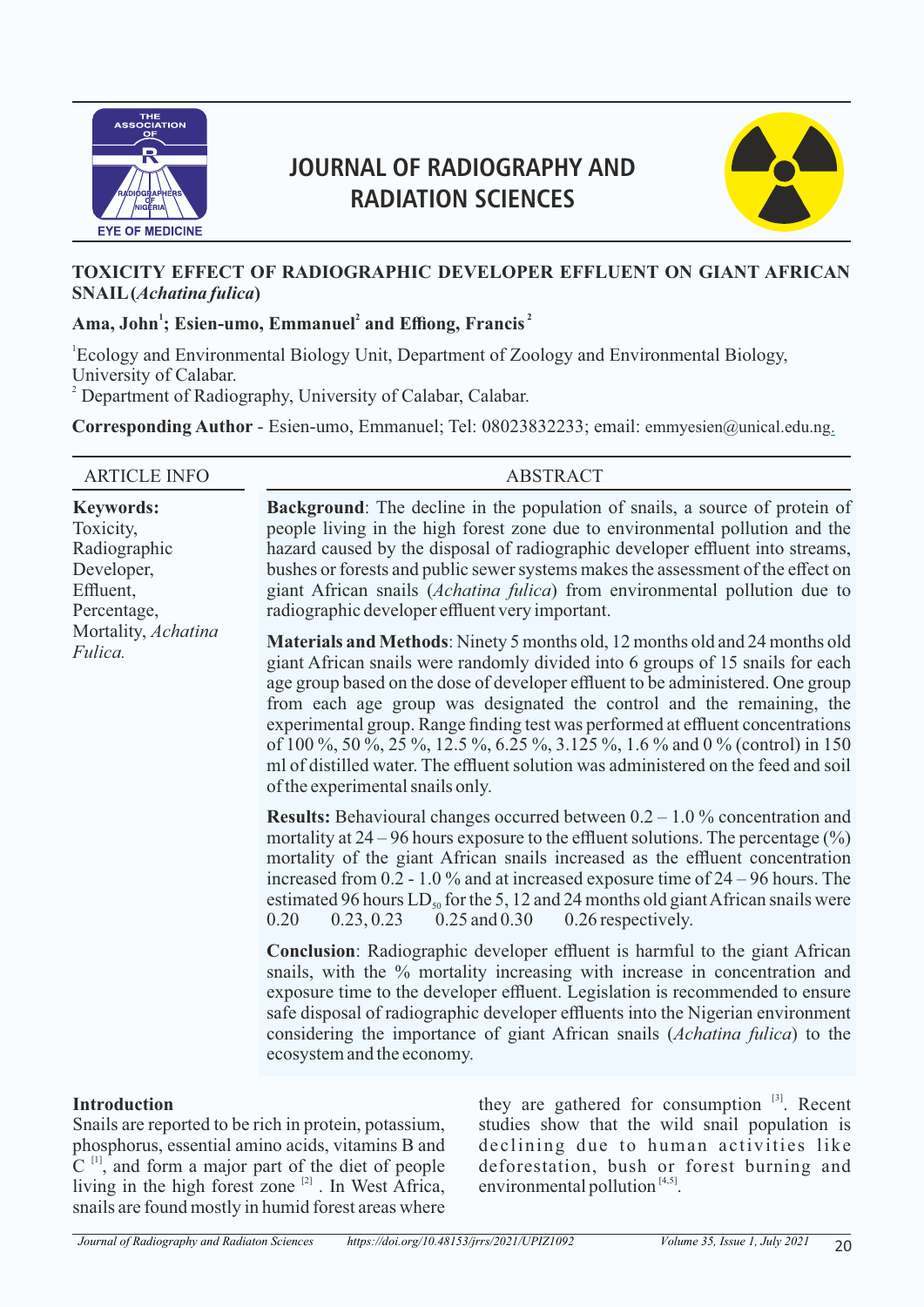Radiographic developer effluent, a waste developer solution generated during radiographic film processing contain toxic organic and inorganic substances  $[6]$  such as hydroquinone, quinione, chlorides, carbonate ion, acetic acid, bromide ion, sulphates, sodium acetate, boric acid and silver in the form of complex ions  $^{[7]}$ . These effluents when disposed into streams, bushes or forests and public sewer systems by the different radiology departments/centres cause environment pollution which affects both animals and humans negatively.

Earlier studies have shown that the toxic effect of exposure to sub-lethal doses of radiographic developer effluent resulted in 20 % mortality of Doroceras reticultum species of molluscs  $[8]$ ; 50 % mortality of Catfish (Heterobranchus longifilis)  $[9]$ ; tissue degeneration and necrosis of the spleen of Wistar rats  $[10]$  and alterations in the histology of the  $\frac{1}{2}$  heart of Wistar rats  $\frac{[11]}{[11]}$ . In view of the toxic effect of developer effluent on the already mentioned organisms and on aquatic biota  $[12]$ , this study assesses the effect on giant African snails (*Achatina fulica*) from environmental pollution due to radiographic developer effluent.

### **Materials and Methods**

Two hundred and seventy giant African snails (*Achatina fulica*) made up of 90 five months old, 90 twelve months old and 90 twenty-four months old were used for this study. These animals were randomly divided into 6 groups of 15 snails for each age group, for example the 5 months old were divided into 6 groups of 15 snails, same for 12 and 24months old based on dose of developer effluent to be administered. For each age group, one out of the 6 groups was designated as the control and the rest, the experimental groups.

# **Experimental set up**

Six snaileries of triple chambers each were constructed with dimensions of 200 cm x 80 cm x 12 cm high. The base (floor) was 20 cm thick and 12 cm above the ground. One snailery housed the control snails while the others housed the experimental snails. Each chamber had a dimension of 69 x 80 cm for the different age groups and different concentrations of developer effluent to be administered. The snails were allowed to acclimatize to the environmental conditions of  $29 \pm 2$  °C temperature, 40 - 55 % humidity and fed with pawpaw leaves  $[1]$  on wet humus soil for a period of 120 hours (5 days). This experiment was designed to be both dose and time

dependent.

# **Range finding test**

Toxicity test was performed to determine the approximate range of the radiographic developer effluent. Toxicant concentration of 100 %, 50 %, 25 %, 12.5 %, 6.25 %, 3.125 %, 1.0 % and 0 % each was prepared in 150 ml of distilled water. These effluent concentrations were used to moist the snail's chamber and mixed with the feed before the snails were introduced into the chamber. The experimental snails were observed at 2, 4, 6, 12 and 24 hours for any behavioural change and mortality between 24, 48, 72 and 96 hours. The control chamber was free from any chemical. From the range finding test, the concentration that gave 100 % mortality within 96 hours was selected as the highest dose for the toxicity test. The toxicity test was conducted using concentrations of 0% (control), 0.2 %, 0.4 %, 0.6 %, 0.8 % and 1.0 % on the 6 groups of 15 snails of 5, 12 and 24 months old each.

## **Estimation of percentage mortality**

The percentage  $(\%)$  mortality was determined from Equation 1 using Abbot's method  $[13]$ :

$$
\% CM = \frac{AC}{AC} \frac{AT}{AC} x 100
$$

where % *CM* – corrected percentage mortality. % *AC* – percentage alive control. % *AT* – percentage alive treated.

#### **Estimation of mean effective lethal dose**

The mean effective lethal dose for 96 hours lethal dose  $(LD_{50})$  was estimated from Equation 2 using Spearman Karber method  $[14]$ :

96 hours Ld50 (M) = 
$$
xk - d
$$
 (s- $\frac{1}{2}$ ) 2

where:  $LD_{50}$  or M - mean effective lethal dose. xk - largest test dose which produces 100% mortality.

d - difference between adjacent doses.

s - cumulative portions of % dead snails.

Calculating the standard deviation associated with this  $96$ hrLD<sub>50</sub> (SLD<sub>50</sub> sm) from Equation 3

$$
SLD_{50} = d\sqrt{2(S_2)} - S_1 - S_1^2 - \frac{1}{2}
$$

where:

- $SLD_{50}$  standard deviation associated with this  $96hrLD_{50}$ 
	- $S<sub>1</sub>$  Sum of the relative portions of each reacting organism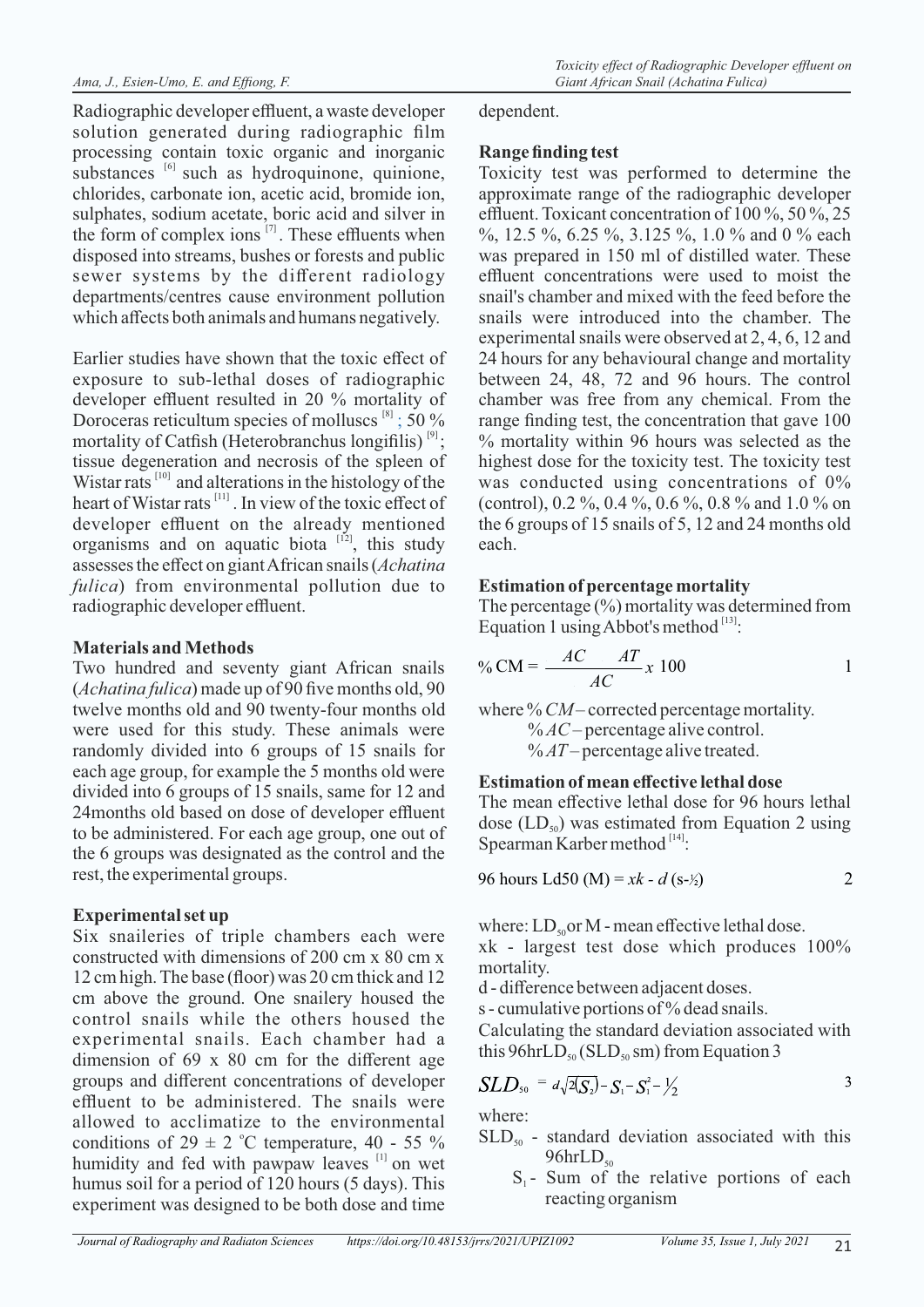S<sub>2</sub> - Sum of the cumulative added portions of the reacting doses

#### **Results**

The results of the toxicity tests carried out on the

giant African snails (*Achatina fulica)* after 96 hours of exposure to different radiographic developer effluent concentrations are shown in Figure 1 and Tables  $3 - 5$ .



FIG. 1. Dose - response relationship of the snail population after exposure to varying concentrations of the developer effluent.

Figure 1, presents the % mortality among the snails after exposure to varying concentrations of developer effluent. The % mortality increased with increase in the concentration and exposure time to the developer effluent for all the experimental snails irrespective of age. Also, the degree of % mortality was related to the age of the snails. Increasing the concentration and exposure time to the developer effluent initially affected a greater population of the younger snails than the older ones. Again, snails of the same age group showed different responses to the same concentration of radiographic developer effluent. However, further increase in concentration and exposure time affected all the experimental snails irrespective of age.

From figure 1, below 1.0 % (highest) concentration and at 96 hours (maximum) exposure time, the % mortality was below 100 % for all the snails. At 1.0% concentration and exposure time of 24 hours, the % mortality was less than 35 % for the experimental snails irrespective of age. Increasing the exposure time to 48 hours and at 1.0 % concentration resulted in 100% mortality for all the 5 months old snails. Further increase in exposure time to 72 hours at 1.0 % concentration resulted in 100 % mortality for all the 12 months old snails. There was 100 % mortality for all the experimental snails irrespective of age when the exposure time was again increased to 96 hours at 1.0% concentration of the developer effluent.

Tables  $1 - 3$  depicts values of the % dead snails, the relative portion of % dead Snails and the cumulative portion of % dead snailsincreasing with increase in the concentration of the developer effluent for the 5, 12 and 24 months old snails. The calculated values of 96 hours  $LD_{so}$  from Spearman Karber method <sup>[14]</sup> for the 5, 12 and 24 months old<br>snails were  $0.20$  0.23, 0.23 0.25 and 0.30 snails were 0.20 0.23, 0.23 0.25 and 0.30 0.26 respectively.

| Concentration | % of dead snails | Relative portion of | Cumulative portion of |
|---------------|------------------|---------------------|-----------------------|
| $(\%)$        |                  | % dead snails       | % dead snails         |
| 0             |                  |                     |                       |
| 0.2           | 80.00            | 0.80                | 0.80                  |
| 0.4           | 86.60            | 0.87                | 1.67                  |
| 0.6           | 90.00            | 0.90                | 2.57                  |
| 0.8           | 93.30            | 0.93                | 3.50                  |
| 1.0           | 100              | 1.00                | 4.50                  |
| <b>Total</b>  |                  | $S_1 = 4.59$        | $S_2 = 13.03$         |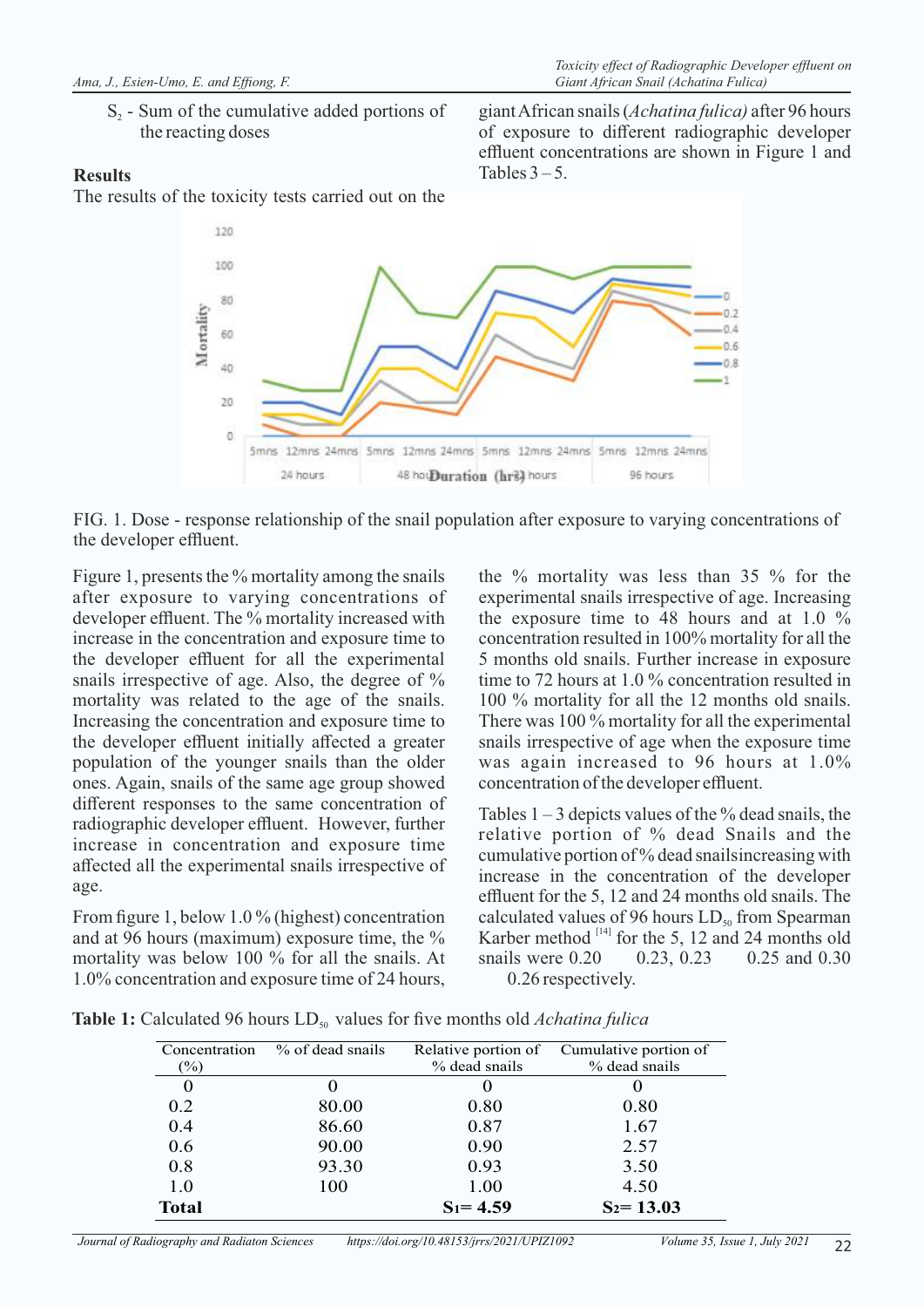| Concentration<br>$(\%)$ | $\%$ of dead snails | Relative portion of<br>% dead snails | Cumulative portions<br>of $\%$ dead of snails |
|-------------------------|---------------------|--------------------------------------|-----------------------------------------------|
| $\theta$                |                     |                                      |                                               |
| 0.2                     | 77.40               | 0.77                                 | 0.77                                          |
| 0.4                     | 80.30               | 0.80                                 | 1.58                                          |
| 0.6                     | 87.00               | 0.87                                 | 2.45                                          |
| 0.8                     | 90.30               | 0.90                                 | 3.35                                          |
| 1.0                     | 100.00              | 1.00                                 | 4.35                                          |
| <b>Total</b>            |                     | $S_1 = 4.35$                         | $S_2 = 12.50$                                 |

| <b>Table 3:</b> Calculated 96 hours $LD_{50}$ values for twelve months old <i>Achatina fulica</i> |  |  |
|---------------------------------------------------------------------------------------------------|--|--|
|---------------------------------------------------------------------------------------------------|--|--|

Table 4: Calculated 96 hours LD<sub>50</sub> values for twenty four months old *Achatina fulica* 

| Concentration<br>$\frac{0}{0}$ | % dead Snails | Relative portion of<br>% dead Snails | Cumulative portion<br>of % dead Snails |
|--------------------------------|---------------|--------------------------------------|----------------------------------------|
|                                |               | 0                                    |                                        |
| 0.2                            | 60.00         | 0.60                                 | 0.60                                   |
| 0.4                            | 73.30         | 0.73                                 | 1.33                                   |
| 0.6                            | 80.00         | 0.80                                 | 2.13                                   |
| 0.8                            | 88.30         | 0.88                                 | 3.02                                   |
| 1.0                            | 100.00        | 1.00                                 | 4.02                                   |
| <b>Total</b>                   |               | $S_1 = 4.02$                         | $S_2 = 11.10$                          |

#### **Discussion and Conclusion**

The results obtained in this study showed that the radiographic developer effluent is harmful to the giant African snails (*Achatina fulica*). The % mortality of the experimental snail population increased with increase in the concentration and exposure time to the developer effluent implying that the intensity of the effect increased with increase in the concentration  $[15, 16]$ . The increase in the concentration and exposure time which initially affected the younger snails more maybe due to the fact that early life stage organisms are more sensitive to toxicants than the older ones <sup>[16]</sup>. The different responses to the same concentrations of radiographic developer effluent by snails of same age group indicated the genetic variation in the population of experimental snails <sup>[15]</sup>. Further increase recorded 100% mortality at 1.0 concentration and 96 hours exposure time for all the experimental snails irrespective of age thus confirming that intensity of an effect increases with increase in concentration  $[15, 16]$ .

Mortality of the snails may have been due to the presence of hydroquinone and boric acid in the radiographic developer effluent. Hydroquinone, a major component of the developer solution has been implicated in the 20 % mortality of Doroceras reticultum species of molluscs after exposure to developer effluent of 0.02 mg/litre for 4 days  $^{[8]}$ . Hydroquinone has also been reported to be a haematotoxic and carcinogenic compound to both humans and other animals  $\int_1^{17}$  and the most toxic dihydroxybenzene affecting soil microbial activity [18]. Boric acid on the other hand has been reported to cause histopathological degenerative changes in kidney tissue  $\frac{1}{19}$  and significantly inhibits the development of the spleen  $[20]$ . The already mentioned effects due to hydroquinone and boric acid may have been the cause of death of the experimental snails.

The calculated 96 hours  $LD_{50}$  values increased with increase in age, implying that 50 % mortality increased with increase in the age of the snails  $^{[15, 16]}$ . The estimated safe discharge limit of the developer effluent is reported to be one-tenth or 10% of the  $LD_{50}$ <sup>[21]</sup>. The safe discharge limit of radiographic developer effluent for 5, 12 and 24 months old giant African snails were therefore 0.20 0.23, 0.23 0.25 and 0.30 0.26 respectively. This

implies that the age of the snails plays a significant role in the determination of the safe discharge limit for radiographic developer effluent.

The radiographic developer effluent is harmful to giant African snails **(***Achatina fulica***).** The harm increased with increase in the concentration and exposure to the developer effluent. In view of the